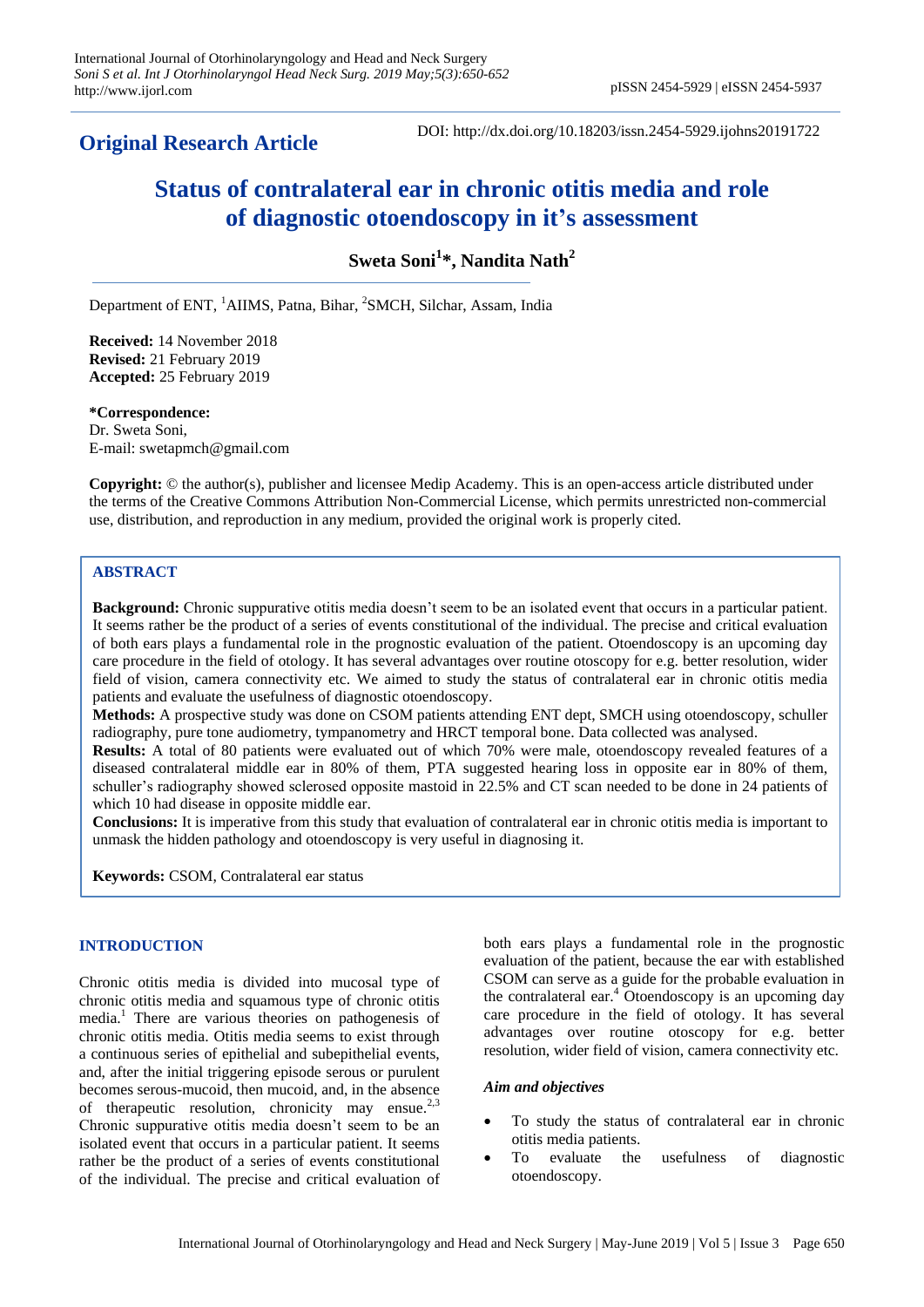# **METHODS**

*Study design:* Prospective study

#### *Study place and period*

Department of ENT, Silchar Medical College and Hospital from March 2017 to February 2018.

#### *Selection criteria*

All patients presenting with unilateral otitis media were included in the study. Patients below 6 years of age, those presenting with bilateral COM, those being previously operated were excluded from the study.

#### *Procedure*

Patients were evaluated using 2.7 mm otoendoscope, pure tone audiometry, tympanometry, Schuller's radiography and HRCT temporal bone.

#### *Ethical approval*

Proper consent was taken from the participants and ethical clearance was taken from the institute

#### *Statistical analysis*

Data were analysed using simple manual analysis and percentage.

#### **RESULTS**

A total of 80 patients were evaluated, out of which 56 were males and 24 females. M:F ratio= 2.3:1.

Out of the 80 patients 32 had squamous variety of COM and 48 of mucosal variety.

#### **Table 1: Distribution of patients according to type of disease.**

| Type of disease | Number of patients | V <sub>O</sub> |
|-----------------|--------------------|----------------|
| <b>Squamous</b> |                    |                |
| <b>Mucosal</b>  |                    |                |

#### **Table 2: Proportion of patients with different otoendoscopic findings in opposite ear.**

| <b>Otoendoscopic</b><br>finding                 | <b>Number of patients</b> | $\frac{0}{\alpha}$ |
|-------------------------------------------------|---------------------------|--------------------|
| <b>Retracted TM</b>                             | 38                        | 47.5               |
| <b>Myringosclerosis</b>                         | 18                        | 22.5               |
| <b>OME</b>                                      |                           | 10                 |
| <b>Retracted TM+</b><br><b>Myringosclerosis</b> | 10                        | 12.5               |
| <b>Normal TM</b>                                | 16                        |                    |

On otoendoscopy, 64 had middle ear pathology in opposite ear, of which 38 had retracted tympanic membrane and 18 had myringosclerosis.

Audiologic examination revealed 50% of the patients having a mild degree of conductive deafness in opposite ear

#### **Table 3: PTA results of opposite ear.**

| <b>Audiogram</b>                   | Number of<br><b>patients</b> | $\frac{0}{\alpha}$ |
|------------------------------------|------------------------------|--------------------|
| <b>Normal</b>                      | 16                           | 20                 |
| <b>Mild conductive loss</b>        | 40                           | 50                 |
| <b>Moderate conductive</b><br>loss | 21                           | 26.25              |
| <b>Severe conductive loss</b>      |                              | 3.75               |

Tympanometric evaluation showed 42 patients having a Type B tympanogram for opposite ear and 14 with a Type C curve

Schuller's radiography of patients suggested a bilateral sclerosed mastoid in 18 of the patients.

# **Table 4: Status of opposite mastoid as evident in Schuller's radiography.**

| <b>Mastoid</b> | <b>Number</b> |  |
|----------------|---------------|--|
| Normal         |               |  |
| sclerosed      |               |  |

HRCT of temporal bone was needed to be done in 24 patients, out of which 10 were having mucosal thickening in contralateral middle ear and and 18 with a sclerosed contralateral mastoid

#### **DISCUSSION**

Procedure of otoendoscopy was first described by Mer et al. <sup>5</sup> A total of 80 patients were seen out of which 70% were males. Most of them (60%) had a chronic otitis media of mucosal variety. This finding is supported by studies done by Prakash et al.<sup>4</sup>

Otoendoscopy revealed 80% of patients to have a diseased contralateral ear, 38 of them having a retracted tympanic membrane and 10 having Otitis media with effusion. Fluid levels in middle ear cavity due to otitis media with effusion is clearly seen in otoendoscopy than in routine otoscopy as per studies by Eichner et al. <sup>6</sup> As per Deguine C. the images are of excellent resolution hence photographing these images provide excellent results.<sup>7</sup>

Audiometry of the patients suggested 80% of them to have some degree of conductive hearing loss in opposite ear which is consistent with studies done by Prakash et al and Chung et al.<sup>4,8</sup>